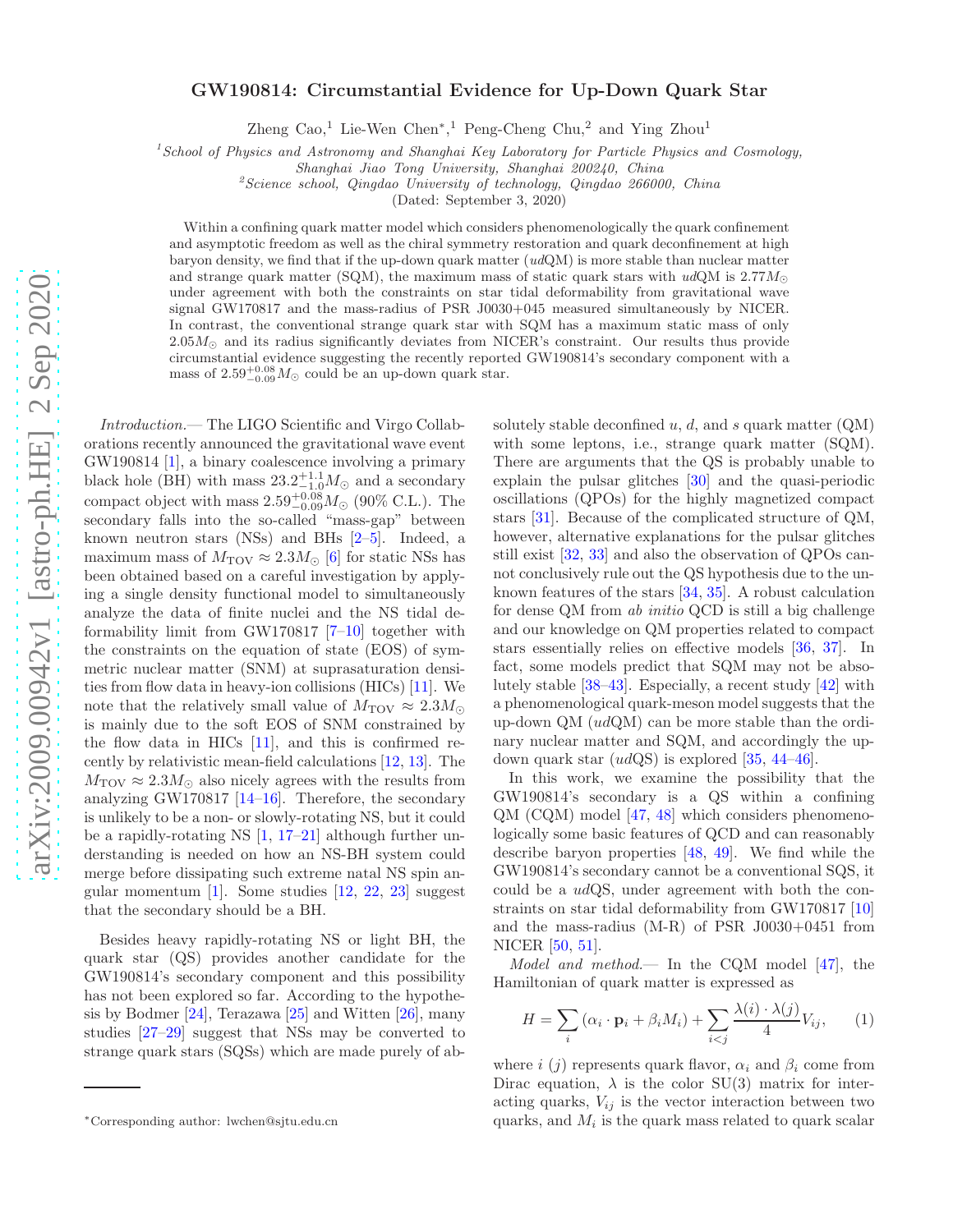potential and chiral condensates [\[47](#page-4-26), [52\]](#page-4-31). To mimic the chiral symmetry restoration at high baryon density, the  $M_i$  is parameterized as

$$
M_i = m_i + m_i^* \operatorname{sech}(\nu_i n_B/n_0),\tag{2}
$$

where  $m_i$  is the current quark mass,  $m_i^*$  is a parameter determining the constituent quark mass in vacuum,  $n_B$ is the baryon number density,  $n_0 = 0.17$  fm<sup>-3</sup> is normal nuclear matter density, and  $\nu_k$  is a parameter controlling the density dependence of quark mass. One sees that the quark mass  $M_i$  decreases with  $n_B$  and the chiral symmetry is restored at high baryon density if the current quark mass  $m_i$  can be neglected.

For the vector interaction  $V_{ij}$ , we adopt here the modified screened Richardson potential [\[48](#page-4-27)], i.e.,

$$
V_{ij}(\mathbf{q}^2) = \frac{12\pi}{27} [V_{\rm AF}(\mathbf{q}^2) + V_{\rm CF}(\mathbf{q}^2)],\tag{3}
$$

with

$$
V_{\rm AF}(\mathbf{q}^2) = \frac{1}{(\mathbf{q}^2 + m_g^2) \ln\left(1 + \frac{\mathbf{q}^2 + m_g^2}{\Lambda^2}\right)} - \frac{\Lambda^2}{(\mathbf{q}^2 + m_g^2)^2},
$$
  

$$
V_{\rm CF}(\mathbf{q}^2) = \frac{\Lambda'^2}{(\mathbf{q}^2 + m_g^2)^2},
$$

where  $\mathbf{q} = \mathbf{k}_i - \mathbf{k}_j$  is the momentum transfer between the two interacting quarks, the gluon mass  $m_q$  is introduced to describe the screening effects on the vector potential in medium due to pair creation and infrared divergence, Λ represents the asymptotic freedom (AF) scale as the V<sub>AF</sub>( $\mathbf{q}^2$ ) goes asymptotically zero for large  $\mathbf{q}^2$ , and  $\Lambda'$ corresponds to the confinement (CF) scale as the  $V_{CF}(\mathbf{q}^2)$ reduces to a linear confinement for small  $q^2$  (Note:  $m_g^2$ vanishes in vacuum and  $\lambda(i) \cdot \lambda(j) = -8/3$  for quarkquark interactions). To the lowest order, the gluon mass  $m<sub>g</sub>$  is related to the screening length D according to [\[53](#page-4-32)]

$$
m_g^2 = (D^{-1})^2 = \frac{2\alpha_0}{\pi} \sum_i k_i^f \sqrt{\left(k_i^f\right)^2 + M_i^2}, \qquad (4)
$$

where  $\alpha_0$  is the perturbative quark gluon coupling constant and  $k_i^f = (\pi^2 n_i)^{1/3}$  is the quark Fermi momentum with  $n_i$  being the quark number density. At high baryon density, the  $m_g^2$  becomes large and the  $V(\mathbf{q}^2)$  approaches to zero, leading to quark deconfinement.

It is clear that the present CQM model phenomenologically incorporates four basic features of QCD, namely, asymptotic freedom and linear quark confinement as well as chiral symmetry restoration and quark deconfinement at high baryon density. In the original Richardson po-tential for heavy quarks [\[54\]](#page-4-33), one has  $\Lambda' = \Lambda$  and thus the AF and CF have the same scale. However, while  $\Lambda$  is  $\sim$  100 MeV from perturbative QCD [\[47,](#page-4-26) [55\]](#page-4-34),  $\Lambda'$  is found to be ∼ 400 MeV from heavy and light meson spectroscopies as well as baryon properties [\[49,](#page-4-28) [54](#page-4-33), [56](#page-4-35)] where

the CF plays an important role. In particular, the values of  $\Lambda = 100$  MeV and  $\Lambda' = 350$  MeV are shown to successfully describe the energies and magnetic moments of  $\Delta^{++}$  and  $\Omega^{-}$  [\[48](#page-4-27)]. In this work, we adopt  $\Lambda = 100$ MeV,  $\Lambda' = 350$  MeV,  $m_u = 4$  MeV,  $m_d = 7$  MeV and  $m_s = 150$  MeV to be consistent with Ref. [\[48\]](#page-4-27), and  $\alpha_0 = 0.65$  following Ref. [\[57\]](#page-4-36). We also set  $m_u^* = 331$  MeV,  $m_d^* = 328$  MeV and  $m_s^* = 377$  MeV to match the vacuum constituent quark mass  $M_{u0} = M_{d0} = 335$  MeV and  $M_{s0} = 527$  MeV from SU(3) Nambu-Jona-Lasinio (NJL) model with the parameter set HK [\[58](#page-4-37)]. Furthermore, we assume  $\nu_u = \nu_d \equiv \nu_{ud}$  for simplicity, and thus we have only two free parameters, namely,  $\nu_{ud}$  and  $\nu_s$ .

For the details of QS calculations within the CQM model, the reader is referred to Refs. [\[47,](#page-4-26) [52\]](#page-4-31). The dimensionless tidal deformability  $\Lambda_k$  for a QS with mass  $M_k$  and radius R can be expressed as  $\Lambda_k = \frac{2}{3}(R/M_k)^5 k_2$ where  $k_2$  is the dimensionless quadrupole tidal Love number. In a binary system, the mass weighted tidal deformability  $\Lambda$  is defined as [[59,](#page-4-38) [60\]](#page-4-39)

$$
\tilde{\Lambda} = \frac{16}{13} \frac{(12q+1)\Lambda_1 + (12+q)q^4\Lambda_2}{(1+q)^5},
$$
\n(5)

where  $\Lambda_1$  ( $\Lambda_2$ ) is for the component with mass  $M_1$  ( $M_2$ ) in the binary and  $q = M_2/M_1 \leq 1$  is the mass ratio. Special boundary condition [\[61](#page-4-40), [62](#page-4-41)] should be applied in determining  $k_2$  since the self-bound QSs have a sharp discontinuity of energy density at the surface. For all the QS calculations in this work, the causality condition is guaranteed, i.e., the sound speed  $c_s \equiv \sqrt{dP/d\epsilon} \leq 1$ where P is the pressure and  $\epsilon$  is the energy density of the QS matter. We use the natural units with  $\hbar = c = G = 1$ in the present work.

Result and discussion.— We mainly consider two QS scenarios, namely, the conventional SQS and the udQS. For SQS, SQM is absolutely stable by satisfying the socalled stability window [\[63\]](#page-4-42), i.e., the minimum energy per baryon  $E_{\text{min}}$  of SQM should be less than that of the observed stable nuclei (i.e., 930 MeV) while the  $E_{\text{min}}$  of udQM should be larger than 930 MeV to be consistent with empirical nuclear physics. For  $udQS$ ,  $udQM$  is absolutely stable by requiring the  $E_{\text{min}}$  of  $udQM$  should be less than 930 MeV and the  $E_{\text{min}}$  of SQM. By varying the values of  $\nu_{ud}$  and  $\nu_s$ , we find the  $M_{\rm TOV}$  for SQS reaches its maximum value of 2.05 $M_{\odot}$  with  $\nu_{ud} = 0.50$ and  $\nu_s = 1.62$  (the parameter set is denoted as SQS2.05) while the  $M_{\rm TOV}$  for udQS reaches its maximum value of  $3.67M_{\odot}$  with  $\nu_{ud} = 1.52$  and  $\nu_s \leq 1.06$  (the parameter set is denoted as  $udQS3.67$ . Therefore, the  $udQS$  can have a much larger  $M_{\text{TOV}}$  than the SQS, and the  $M_{\text{TOV}}$ of the conventional SQS is significantly smaller than the mass  $2.59_{-0.09}^{+0.08} M_{\odot}$  from GW190814.

The self-bound QS with a larger  $M_{\rm TOV}$  generally has a larger radius and thus a larger  $\tilde{\Lambda}$  for a fixed mass. The GW170817 is the first confirmed merger event of two pulsars, and with minimum assumptions it puts a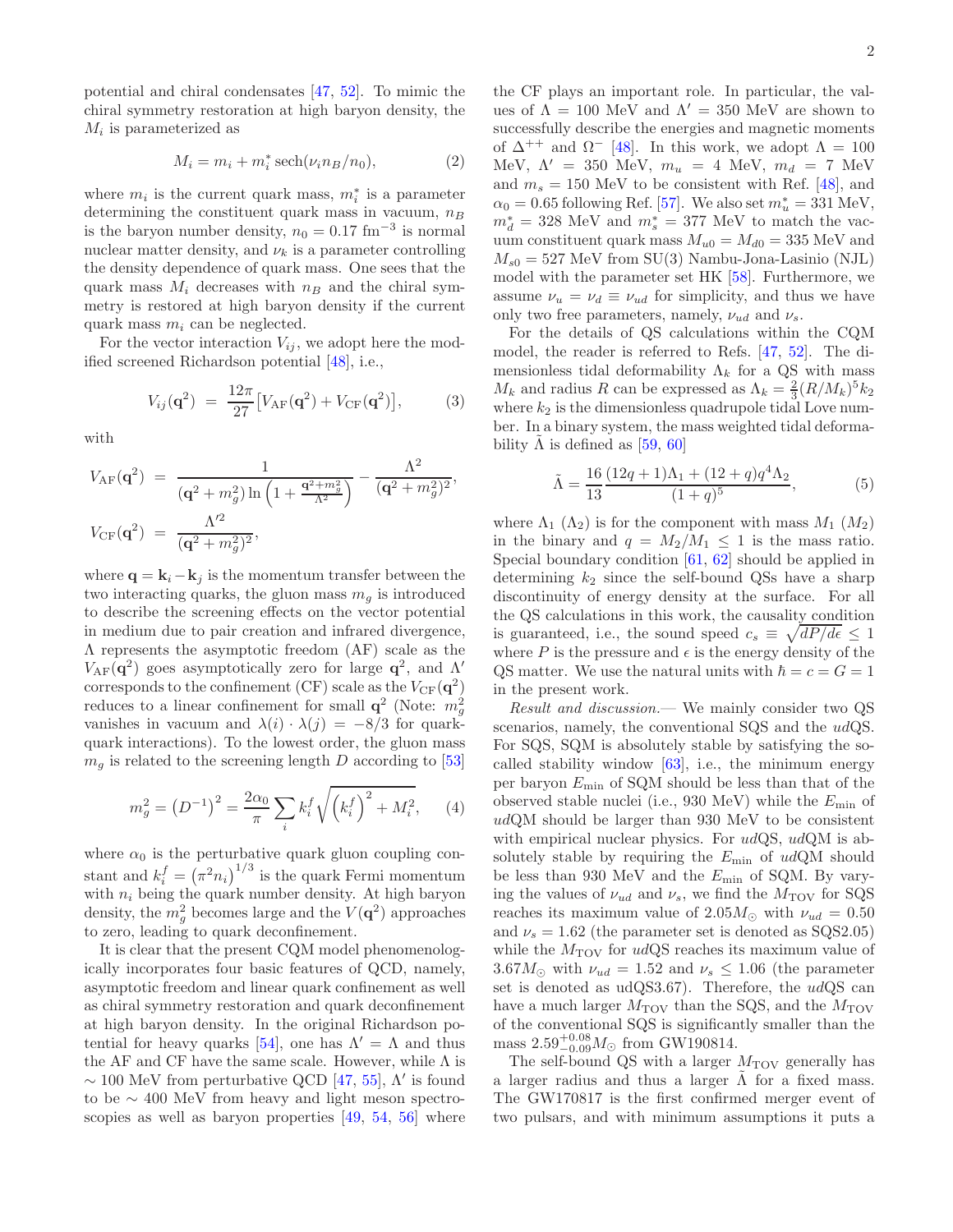strong constraint of  $\tilde{\Lambda} = 300^{+420}_{-230}$  (90% highest posterior density interval) with the binary mass ratio  $q = 0.73$ -1.00 and chirp mass  $M_c = 1.186^{+0.001}_{-0.001} M_{\odot}$  for the lowspin prior [\[10\]](#page-3-5). Assuming GW170817 is a binary QS merger, we find the udQS3.67 strongly violates the constraint  $\tilde{\Lambda} = 300^{+420}_{-230}$  as it predicts  $\tilde{\Lambda}(q = 0.73) = 2244$ . Since  $\tilde{\Lambda}(q)$  generally increases with q for a fixed  $M_c$ , the GW170817 constraint implies  $\tilde{\Lambda}(q = 0.73) \leq 720$  and  $\tilde{\Lambda}(q=1) \geq 70$  for  $M_c = 1.186^{+0.001}_{-0.001} M_{\odot}$ . To be consistent with the GW170817 constraint on  $\tilde{\Lambda}$ , we find the udQS can have a maximum of  $M_{\text{TOV}} = 2.77 M_{\odot}$  with  $\nu_{ud} = 0.965$  and  $\nu_s \leq 0.61$  (the parameter set is denoted as udQS2.77), and the udQS2.77 predicts  $\Lambda(q = 0.73) =$ 720 for  $M_c = 1.186 M_{\odot}$  and  $\Lambda(1.4 M_{\odot}) = 677$ .



<span id="page-2-0"></span>FIG. 1: M-R relation in the CQM model with SQS2.05, udQS2.77 and udQS3.67. For comparison, the mass  $2.59_{-0.09}^{+0.08} M_{\odot}$  (90% C.L.) from GW190814 (orange band), and the two independent constraints, i.e.,  $R = 12.71_{-1.19}^{+1.14}$  km and  $M = 1.34_{-0.16}^{+0.15} M_{\odot}$  [\[50](#page-4-29)] (gray square) and  $R = 13.02_{-1.06}^{+1.24}$  km and  $M = 1.44_{-0.14}^{+0.15} M_{\odot}$  [\[51](#page-4-30)] (light gray square) (68% C.L.) for PSR J0030+0451 from NICER, are also included.

Figure [1](#page-2-0) displays the QS M-R relation with SQS2.05, udQS2.77 and udQS3.67. For comparison, we also in-clude in Fig. [1](#page-2-0) the mass  $2.59_{-0.09}^{+0.08} M_{\odot}$  from GW190814 and the two independent simultaneous M-R measurement from NICER by analyzing the X-ray data for the isolated 205.53 Hz millisecond pulsar PSR  $J0030+0451$  [\[50,](#page-4-29) [51\]](#page-4-30). It is seen that the result with udQS2.77 is marginally overlapped with the NICER constraints with 68% C.L., and a good agreement is expected if 90% C.L. is adopted for NICER constraints. Moreover, we note that including rotation with a frequency of 205.53 Hz can enhance the radius by about 0.06 km for a  $1.4M_{\odot}$  udQS with udQS2.77. We thus conclude that the udQS with udQS2.77 is consistent with the NICER constraints on M-R of PSR J0030+0451. One also sees that the M-R of SQSs with SQS2.05 is significantly far from the NICER constraints. Therefore, our results suggest while the GW190814's secondary cannot be a conventional SQS, it could be a udQS.



<span id="page-2-1"></span>FIG. 2: The u-quark mass (a), s-quark mass (b) and the squared sound speed  $c_s^2$  in QS matter (c) as functions of the baryon density in the CQM model with SQS2.05, udQS2.77 and udQS3.67. The corresponding  $u$ - and  $s$ -quark masses from NJL model are also plotted for comparison. The solid (open) stars in panel (c) indicate the center (surface) density of the maximum mass configuration of the QS.

It is instructive to see some implications of our results. Shown in Fig. [2](#page-2-1) is the density dependence of the quark mass  $M_u$  and  $M_s$  as well as the squared sound speed  $c_s^2$  with SQS2.05, udQS2.77 and udQS3.67. The empirical results of  $M_u$  and  $M_s$  from SU(3) NJL model with HK [\[58\]](#page-4-37) are also plotted for comparison. The  $M_d$  is not shown here since it is very similar to the  $M_u$  except the slight difference in the current mass. In the present CQM model, the two free parameters  $\nu_{ud}$  and  $\nu_s$  determine the density dependence of the quark mass, and larger values of  $\nu_{ud}$  or  $\nu_s$  make the quark mass decay more rapidly with density and thus facilitate the chiral symmetry restoration at high density if the current quark mass is neglected. It is remarkable to see from Fig. [2](#page-2-1) (a) that while the  $M_u$ with SQS2.05 and udQS3.67 significantly deviates from the NJL result, the udQS2.77 predicts a quite similar  $M_u$ as the NJL model. Furthermore, the udQS2.77 requires  $\nu_s \leq 0.61$ , and thus the corresponding  $M_s$  is also in harmony with the NJL result as seen in Fig[.2](#page-2-1) (b). Our results thus indicate that the  $u, d$  and  $s$  quark masses with udQS2.77 nicely agree with the empirical values from the NJL model.

The sound speed  $c_s$  is an important quantity characterizing the properties of the matter, and especially it measures the stiffness of the matter EOS. From Fig. [2](#page-2-1) (c), one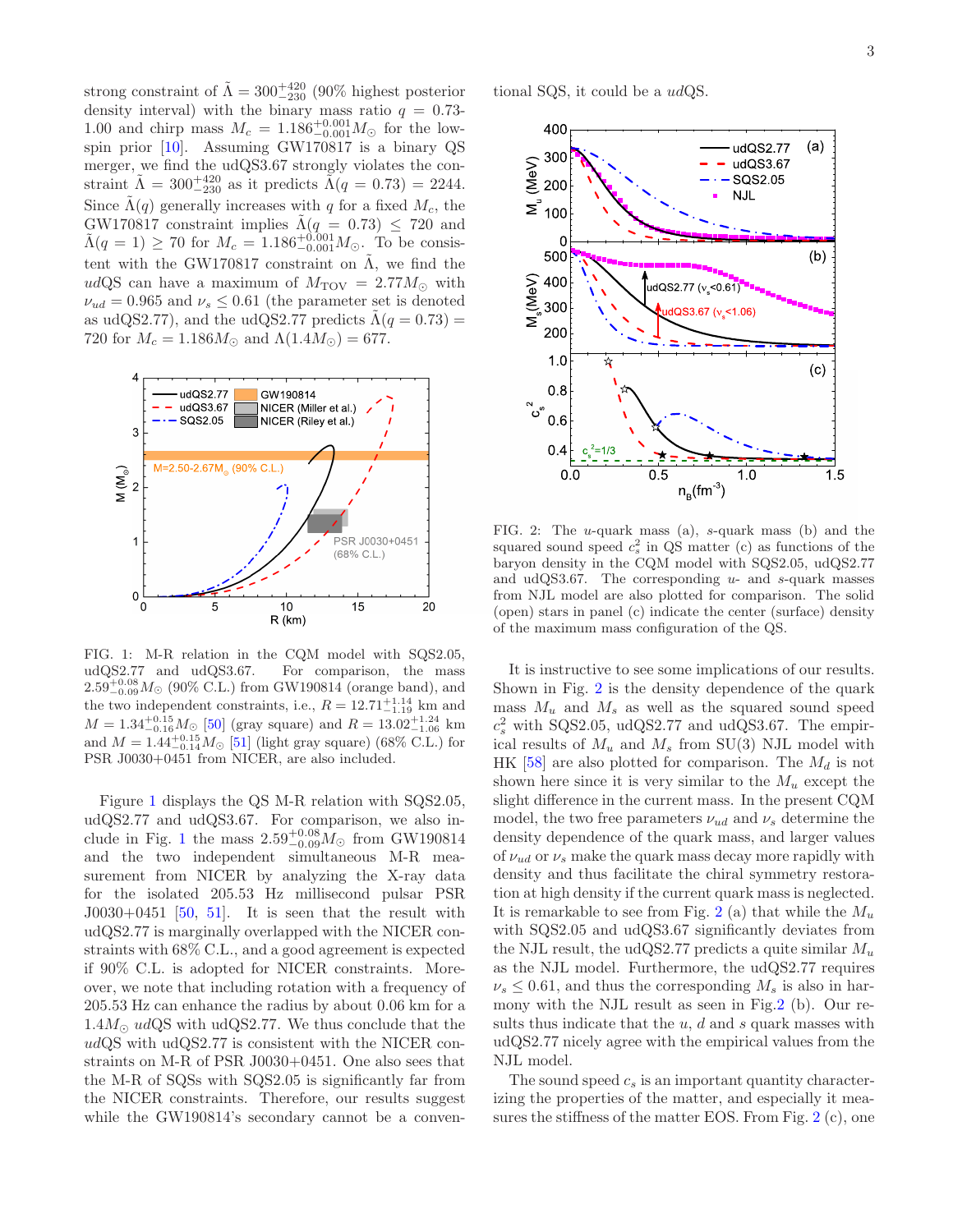sees that the  $c_s$  in QS matter at lower densities is close to the light velocity in vacuum and significantly violates the so-called conformal bound  $c_s^2 \leq 1/3$  [\[64](#page-4-43)], and the  $c_s$ approaches to the conformal limit  $\sqrt{1/3}$  at high density due to quark deconfinement, asymptotic freedom and the small quark masses. We note that for the maximum mass configuration, the center baryon density  $n_{\text{B,c}}$  (surface baryon density  $n_{\text{B,surf}}$ ) of the QS is 1.33 fm<sup>-3</sup> (0.48 fm<sup>-3</sup>) for SQS2.05, 0.79 fm<sup>-3</sup>  $(0.31 \text{ fm}^{-3})$  for udQS2.77, and  $0.52 \text{ fm}^{-3}$  (0.22 fm<sup>-3</sup>) for udQS3.67. Due to the selfbound feature of the QS matter, the QS has a finite surface density  $n_{\text{B,surf}}$  where the pressure is zero and the  $c_s$ is close to the light velocity in vacuum, and this special density dependence of  $c_s$  with a peak value of  $c_s \approx 1$ around the QS surface but  $c_s \approx \sqrt{1/3}$  at the QS center leads to the QS can have a larger maximum mass. Furthermore, it is seen clearly from Fig. [2](#page-2-1) (c) that a stiffer QM EOS generally leads to a maximum mass configuration with smaller  $n_{\text{B,c}}$  and  $n_{\text{B,surf}}$ , and thus larger QS radii as seen in Fig. [1.](#page-2-0)

We further examine the case in which SQM is more stable than udQM while the latter is more stable than nuclear matter, i.e., the  $E_{\text{min}}$  of udQM is less than 930 MeV but larger than the  $E_{\text{min}}$  of SQM. We note such unconventional SQS can have a very large mass, e.g., the  $M_{\text{TOV}} = 5M_{\odot}$  with  $\nu_{ud} = 3.2$  and  $\nu_s = 2.8$  (the parameter set is denoted as ucSQS5.0). However, the uc-SQS5.0 predicts  $\Lambda(q = 0.73) = 9672$ , drastically violating the  $\Lambda$  constraint from GW170817. To satisfy the  $\Lambda$ extracted from GW170817, we find the  $M_{\rm TOV}$  of the unconventional SQS can have a maximum of  $2.77M_{\odot}$  with  $\nu_{ud} = 0.91$  and  $\nu_s = 1.58$  (the parameter set is denoted as ucSQS2.77), and in this case one has  $\Lambda(q = 0.73) = 720$ and  $\Lambda(1.4M_{\odot}) = 677$ . Furthermore, the ucSQS2.77 predicts almost the same QS M-R relation as the udQS2.77. However, we note the ucSQS2.77 predicts an extremely strong density dependence of  $M_s$  with  $\nu_s = 1.58$ , which significantly deviates from the empirical  $M_s$  based on the NJL model as shown in Fig. [2](#page-2-1) (b), and thus is strongly disfavored. We also note a number of calculations [\[65](#page-4-44)[–69\]](#page-4-45) for SQM based on MIT-bag-like models or color-flavorlocked phase indicate that the SQS  $M_{\text{TOV}}$  can be larger than 2.5 $M_{\odot}$ , but the  $\Lambda$  constraint from GW170817 is generally violated. These results suggest again that the GW190814's secondary cannot be a SQS.

There are a number of important implications if the  $udQM$  is absolutely stable  $[35, 42, 46, 70, 71]$  $[35, 42, 46, 70, 71]$  $[35, 42, 46, 70, 71]$  $[35, 42, 46, 70, 71]$  $[35, 42, 46, 70, 71]$  $[35, 42, 46, 70, 71]$  $[35, 42, 46, 70, 71]$  $[35, 42, 46, 70, 71]$  $[35, 42, 46, 70, 71]$ . One interesting example is the existence of stable udQM nuggets or udlets, and consequently a new "continent of stability" of udlets is expected to appear as an extension of the hypothesized "island of stability" around mass number  $A \sim 300$  in nuclear landscape [\[42](#page-4-23)]. While a sophisticated calculation is needed to predict the properties of the udlets, here we assume a udlet is a sphere of radius  $R$  containing  $u$  (d) quarks with constant number density  $n_u$   $(n_d)$ , and the energy per baryon of udlets

with baryon number  $A$  and electric charge number  $Z$  can then be estimated by using a simple mass formula, i.e.,  $E_{udlets}(A, Z) = E(n_u, n_d) + 4\pi \Sigma R^2/A + 3Z^2 e^2/(5AR),$ where  $E(n_u, n_d)$  is the energy per baryon of the udQM and  $\Sigma$  is the surface tension coefficient of the udQM. Currently, the  $\Sigma$  is poorly known and its value largely depends on the model and method [\[32,](#page-4-15) [70,](#page-4-46) [72](#page-4-48), [73](#page-4-49)]. The  $_{118}^{294}$ Og [\[74\]](#page-4-50) is the heaviest nucleus discovered so far, and its energy per baryon is 931.975 MeV [\[75](#page-4-51)]. So the  $E_{udlets}(A, Z)$  for  $A = 294$  and  $Z = 118$  should be larger than 931.975 MeV to avoid the strong decay of  $_{118}^{294}$ Og into a *udlet*, and this leads to a constraint of  $\sum \geq 91.5 \text{ MeV}/\text{fm}^2$ . The  $\Sigma \geq 91.5 \text{ MeV}/\text{fm}^2$  should be considered as a rough estimate since we neglect the higher-order terms in the mass formula, such as the surface symmetry energy term and the curvature term, which are even more uncertain. Nevertheless, it will be extremely interesting to explore the udlet production in various nuclear reactions related to the synthesis of superheavy nuclei, high-energy collider, ultrahigh-energy cosmic rays, and the nucleosynthesis in supernova explosions or binary QS merging. Compared to the threeflavor strangelets  $[63]$ , the two-flavor udlets would be much easily produced in these nuclear reactions involving a large number of baryons ( $\gtrsim 300$ ).

Conclusion.— Within the CQM model, we have demonstrated the recently reported GW190814's secondary component with mass  $2.59^{+0.08}_{-0.09}M_{\odot}$  is likely to be a  $udQS$ , supporting the hypothesis that the  $udQM$  is more stable than nuclear matter and SQM.

Acknowledgments.— This work was supported in part by the National Natural Science Foundation of China under Grant Nos. 11625521 and 11975132, the Shandong Provincial Natural Science Foundation, China (ZR2019YQ01), the Program for Professor of Special Appointment (Eastern Scholar) at Shanghai Institutions of Higher Learning, and Key Laboratory for Particle Physics, Astrophysics and Cosmology, MOE, China.

- <span id="page-3-0"></span>[1] R. Abbott et al., Astrophys. J. Lett. **896**, L44 (2020).
- <span id="page-3-1"></span>[2] C. D. Bailyn, R. K. Jain, P. Coppi, and J. A. Orosz, Astrophys. J. 499, 367 (1998).
- [3] F. Özel, D. Psaltis, R. Narayan, and J. E. McClintock, Astrophys. J. 725, 1918 (2010).
- [4] W. M. Farr et al., Astrophys. J. **741**, 103 (2011).
- <span id="page-3-2"></span>[5] F. Özel, D. Psaltis, R. Narayan, and A. Santos Villarreal, Astrophys. J. 757, 55 (2012).
- <span id="page-3-3"></span>[6] Y. Zhou, L. W. Chen, and Z. Zhang, Phys. Rev. D 99, 121301(R) (2019).
- <span id="page-3-4"></span>[7] B. P. Abbott et al., Phys. Rev. Lett. 119, 161101 (2017).
- [8] B. P. Abbott et al., Astrophys. J. Lett. 848, L12 (2017).
- [9] B. P. Abbott et al., Phys. Rev. Lett. **121**, 161101 (2018).
- <span id="page-3-5"></span>[10] B. P. Abbott et al., Phys. Rev. X **9**, 011001 (2019).
- <span id="page-3-6"></span>[11] P. Danielewicz, R. Lacey, and W. G. Lynch, Science 298, 1592 (2002).